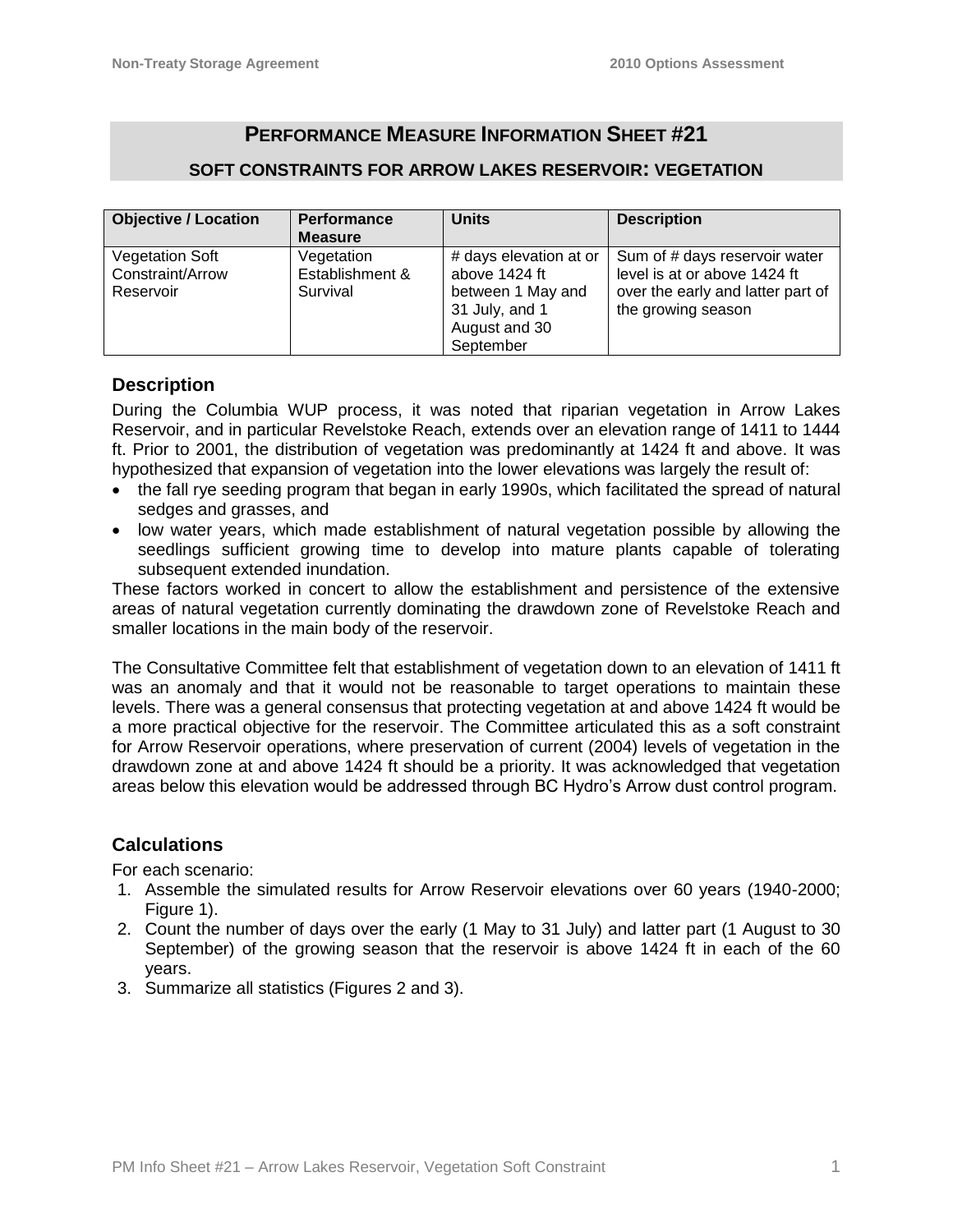

**Figure 1. HYSIM Simulated Arrow Lakes Reservoir Elevations. Median result over 60 years showing the important elevation threshold and seasons for riparian vegetation.**

## **Key Assumptions and Uncertainties**

- Each scenario is simulated using the same set of system constraints, input assumptions (e.g., load forecasts) and historic basin inflows (1940 – 2000).
- Uncertain how much exposure is required during growing season to maintain vegetation and the relative importance of this exposure in the spring versus the fall.

#### **Results**

On average, none of the scenarios would perform better or worse for vegetation above 1424 ft during the early part of the growing season. However, there would be greater variability under Scenario B due to a deeper draft and slow refill in dry water years.

Scenario D (no NTS) would cause the reservoir water levels to exceed 1424 ft over a greater number of days in the fall than the "with NTS" scenarios and therefore would perform worse for vegetation.